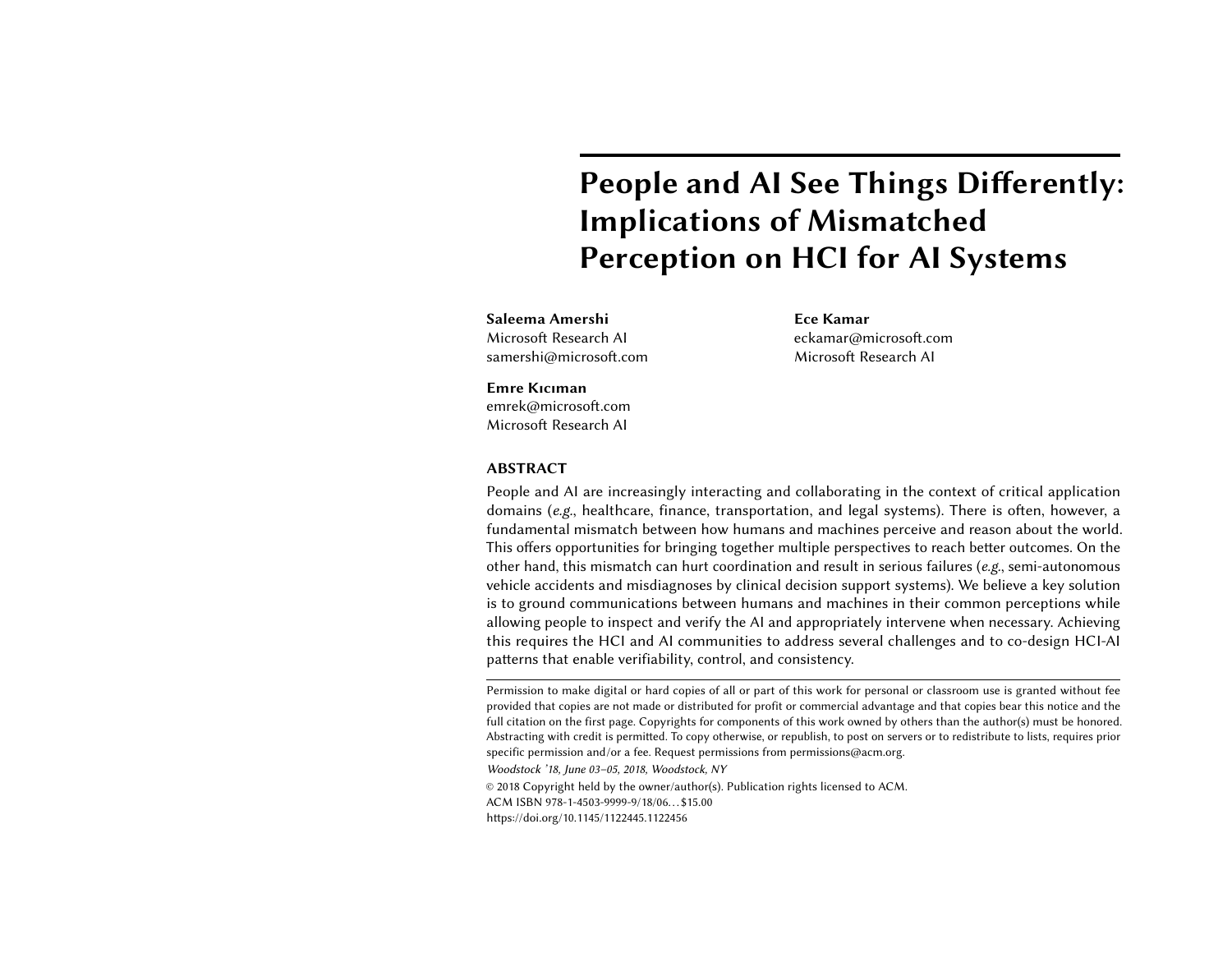#### **KEYWORDS**

Mismatched perceptions, Implications, HCI-AI Design

#### ACM Reference Format:

Saleema Amershi, Ece Kamar, and Emre Kıcıman. 2018. People and AI See Things Differently: Implications of Mismatched Perception on HCI for AI Systems. In Woodstock '18: ACM Symposium on Neural Gaze Detection, June 03–05, 2018, Woodstock, NY . ACM, New York, NY, USA, [6](#page-5-0) pages.<https://doi.org/10.1145/1122445.1122456>

#### HUMAN AND AI PERCEPTUAL DIFFERENCES

AI is widely employed in a variety of applications ranging from judiciary and health-care decisionmaking to semi-autonomous driving and support of human decision making. Most AI systems employ statistical learning algorithms to extract complex patterns from large sets of training data to make decisions given inputs, whether those inputs are from cameras, microphones, databases of medical records, or any other source. These statistical learning algorithms enable conversational and other natural interfaces; improved exploration and understanding of complex data-rich situations; and are employed in the real-world to assist people with decision-making situations. As AI capabilities continue to expand, the prominence of AI systems in our daily life and society will increase.

As promising and exciting as such AI-driven applications are, decisions of AI systems are not perfect; they may make serious or dangerous mistakes and in some cases their decisions may be biased against sub-populations of our society. A common strategy to mitigate machine errors is to have humans-in-the-loop, verifying and correcting machine decisions when necessary. When naïvely implemented, however, this simple error mitigation strategy often fails, either because the human user is unable to notice that the AI made a mistake, thinks the AI made a mistake when it did not, or did not have enough time to correct the error. These failures in human-AI collaborative systems <sup>[1](#page-1-0)</sup> Automation irony refers to the fact that reduc-<br>go beyond the conventional Automation Irony.<sup>1</sup> We believe a fundamental cause of such failures in AI-driven applications is the mismatch between how humans perceive and reason about the world, and how computers perceive and reason about the world.

> Machines are equipped with a variety of sensors that may surpass human perception capabilities, such as cameras that sense infrared and ultraviolet, and microphones that hear beyond the range of the human ear. Similarly, the cognitive architecture and models of AI systems are different than humans. Simply put, sometimes, AI-driven computers perceive things that humans do not. For example, recently many Amazon customers found that their Echo/Alexa devices were starting to laugh unprompted. Debugging this behavior, Amazon found that Alexa was hearing the command "Alexa, laugh" even in an apparently quiet room [\[5\]](#page-5-2). Relatedly, researchers have been able to command audio chatbots via ultrasound—even though the human ear does not hear the command, the chatbot does, and cannot tell that it is not really coming from a real user [\[12\]](#page-5-3). Similar issues arise in computer vision

<span id="page-1-0"></span>ing the need for human intervention in a complex system often exacerbates the likelihood of human error [\[1\]](#page-5-1). As simple and frequent tasks are automated, the human is left to perform complex and rare tasks, but without the necessary intuition about system behavior that comes from repeated experience with simpler tasks.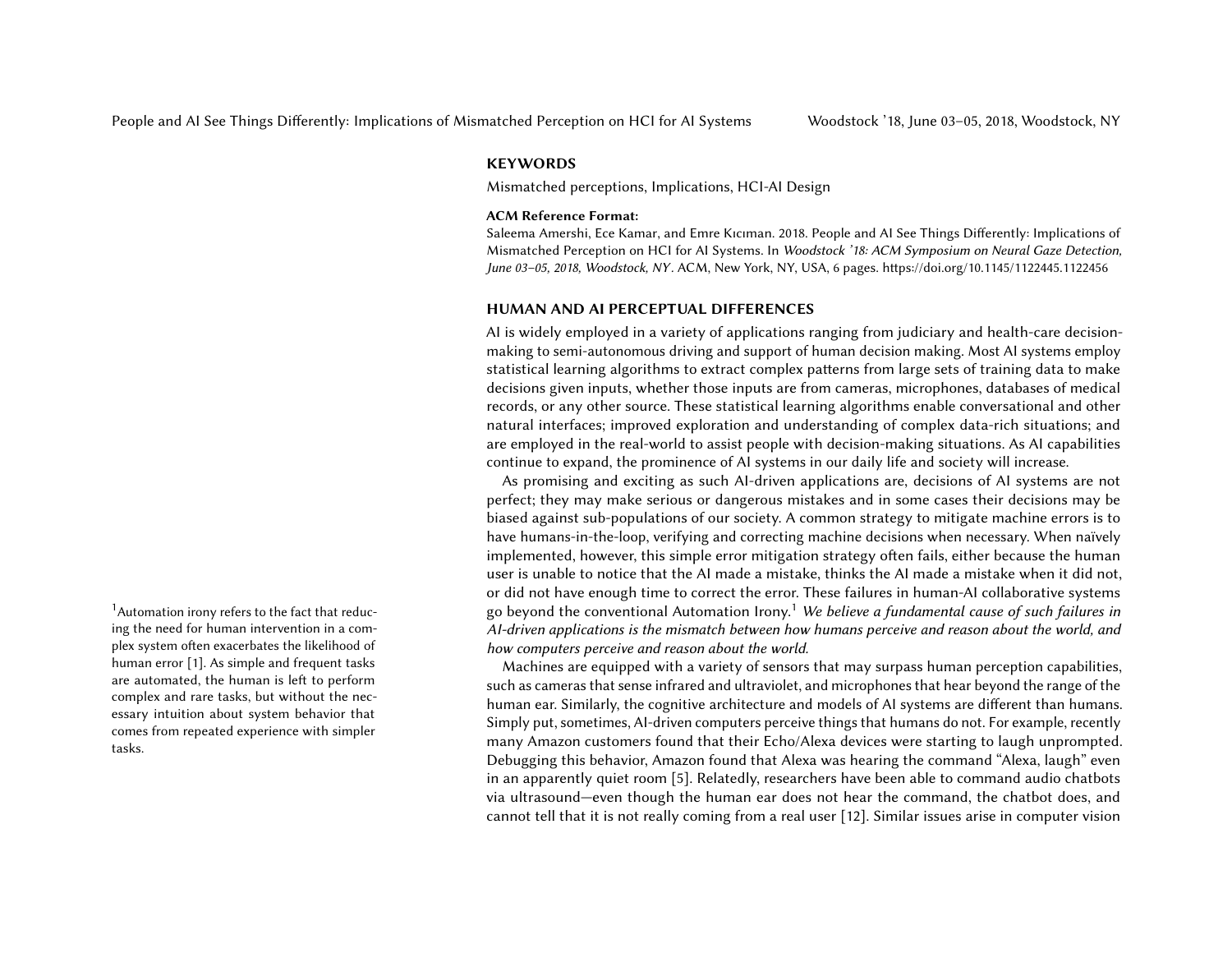applications, where minor visual changes can cause significant misinterpretations and errors by the computer, e.g., a sticker on a sign causing the vision system in an autonomous car to miss the sign [\[2\]](#page-5-4).

Of course, humans also perceive things that computers cannot. Machines learning automatically from data may end up with an incomplete representation of the world. For example, a dog classifier may learn to classify Husky dogs based on extraneous environmental factors such as snow on the ground, rather than facial features [\[7\]](#page-5-5). Or people may recognize an emergency situation from an audible alarm or sirens, whereas an automated assistant will have no awareness about emergency signals unless it is explicitly trained to have such awareness [\[10\]](#page-5-6).

## MISMATCHED PERCEPTIONS BREAK MENTAL MODELS

Perceptual differences can result in users formulating incorrect mental models of the AI systems they are interacting with, causing people to either expect too much (or too little) from these systems. For example, people riding in semi-autonomous cars may assume the cars can perceive all the information in their own visual fields even if the vehicle may only be perceiving a fraction of what the human notices. For example, many semi-autonomous cars currently optimize for detecting and monitoring moving objects while ignoring stationary ones [\[8\]](#page-5-7). This has led to serious crashes when stationary objects are within the path of the car (e.g., a stopped firetruck on the road). In these cases, if users were made aware that stationary objects are often not detected, they may be better able to predict these failures in time to appropriately intervene and take control back from the car.

Incorrect mental models caused by perceptual differences can also lead users to under- or overestimate how much trust to place in AI applications. Doctors believing AIs perceive more than they do may place too much trust in the recommendations from clinical decision support systems, even when they may disagree with the diagnosis or when the AI is in fact wrong [\[3\]](#page-5-8). Conversely, pilots not placing enough trust in AIs, even when those AIs have access to much more sensory information than humans and are able to efficiently communicate and coordinate with AIs in other planes, have resulted in sometimes deadly collisions.

# MEDIATING MISMATCHED PERCEPTIONS THROUGH COMMON PERCEPTIONS AND VERIFICATION

While having the ability to perceive the world differently introduces challenges for human-machine coordination, it also offers potential benefits for collaborative machine and human execution. As machines and humans perceive the world differently and use different models for reasoning, it is unlikely that their individual error regions overlap. In these cases, the sum of the human and machine working together may surpass the performance of the AI system or human working alone, not unlike people with diverse perspectives coming together to make better decisions [\[9\]](#page-5-9).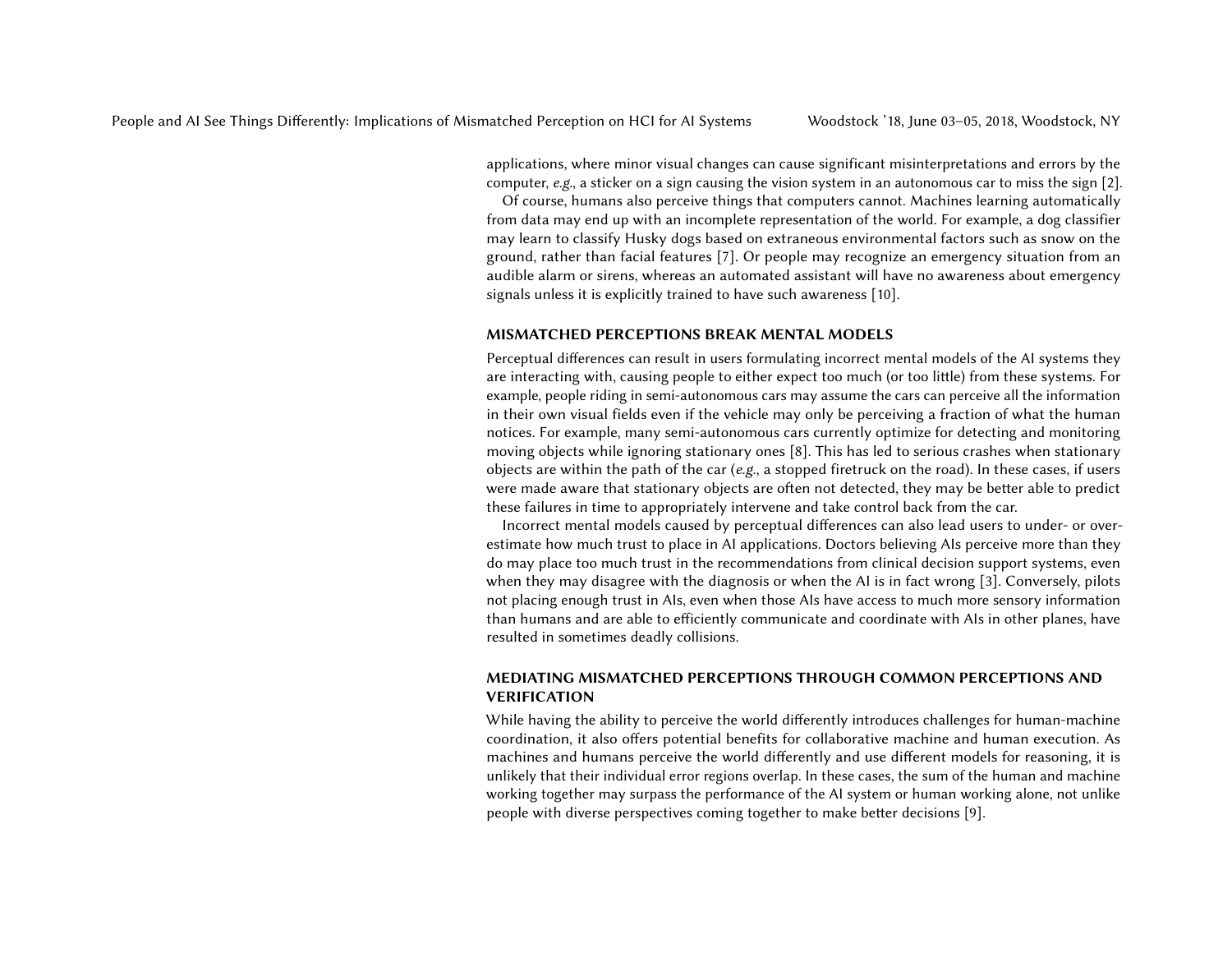

Figure 1: The common intersection of otherwise mismatched human and AI perceptions must serve as the basis for designing human-AI collaborative systems

A recent experiment performed on metastatic breast cancer diagnosis with simulated machine and human partnership provides support for this argument [\[11\]](#page-5-10). In this research, Wang et al. demonstrate that human diagnosis error rates can be reduced as much as 85% if the collaboration between the human expert and the AI system can accurately determine whose recommendation to follow at any time. While this example does not provide guidance on how to implement such an effective coordination, in a real-world implementation, the human expert can act as the mediator, deciding when to follow the machine decision and when to override it based on visual evidence provided by the AI system. In another example, some semi-autonomous vehicles now include displays that highlight detected objects to indicate what the vehicle is perceiving. This allows users to form more accurate mental models of the AI and enables earlier verification of AI behavior.

In the two examples above, a key factor in enabling humans to act as mediators is that the AI system's communications with a user are rooted in their common perceptions (Fig. 1). Regardless of what perceptive ability the AI is using to identify a tumor, it may use a heatmap overlaid on a slide image, allowing the human to inspect the slide to validate the AI's findings. Similarly, even if the semi-autonomous vehicle is using a sophisticated LIDAR sensor, it can highlight detected objects in the visual space that both it and its human driver understand. Improving the interpretability and explainability of AI systems will provide important tools to enable such experiences [\[4,](#page-5-11) [7\]](#page-5-5).

Beyond grounding of interactions in the common perceptive capabilities of humans and AI systems, there are many additional challenges to verifiability:

- Evidence: The human should have sufficient evidence from the AI system or sufficient understanding about it to enable the verification. In some cases, understanding the situation and reviewing machine recommendation may be enough. In others, having techniques for questioning or explaining machine decisions may be necessary.
- Time: The human user must have sufficient time to evaluate and verify the AI solution. Reading of a medical image can allow sufficient time to do so, but this approach may not be ideal when a split-second decision must be made ( $e.g.,$  a human taking over from an autonomous car).
- Trust: Placing too much or too little trust in AI systems may interfere with verification. To achieve appropriate levels of trust, users may need to go through a training phase to formulate more accurate mental models about the AI and better understand their capabilities and limitations.
- (In)consistency of AI models over time: A challenge to validating and trusting an AI comes from surprising behaviors that might occur when an AI model is retrained [\[6\]](#page-5-12). When an AI model is updated, its behavior may change, sometimes significantly. Even when accuracy of the AI model is improved, if an AI that previously worked reliably in a given situation now begins to make errors (i.e., the AI model makes fewer mistakes overall, but now examples correctly classified in the past are now identified incorrectly), the user may fail to correct its behavior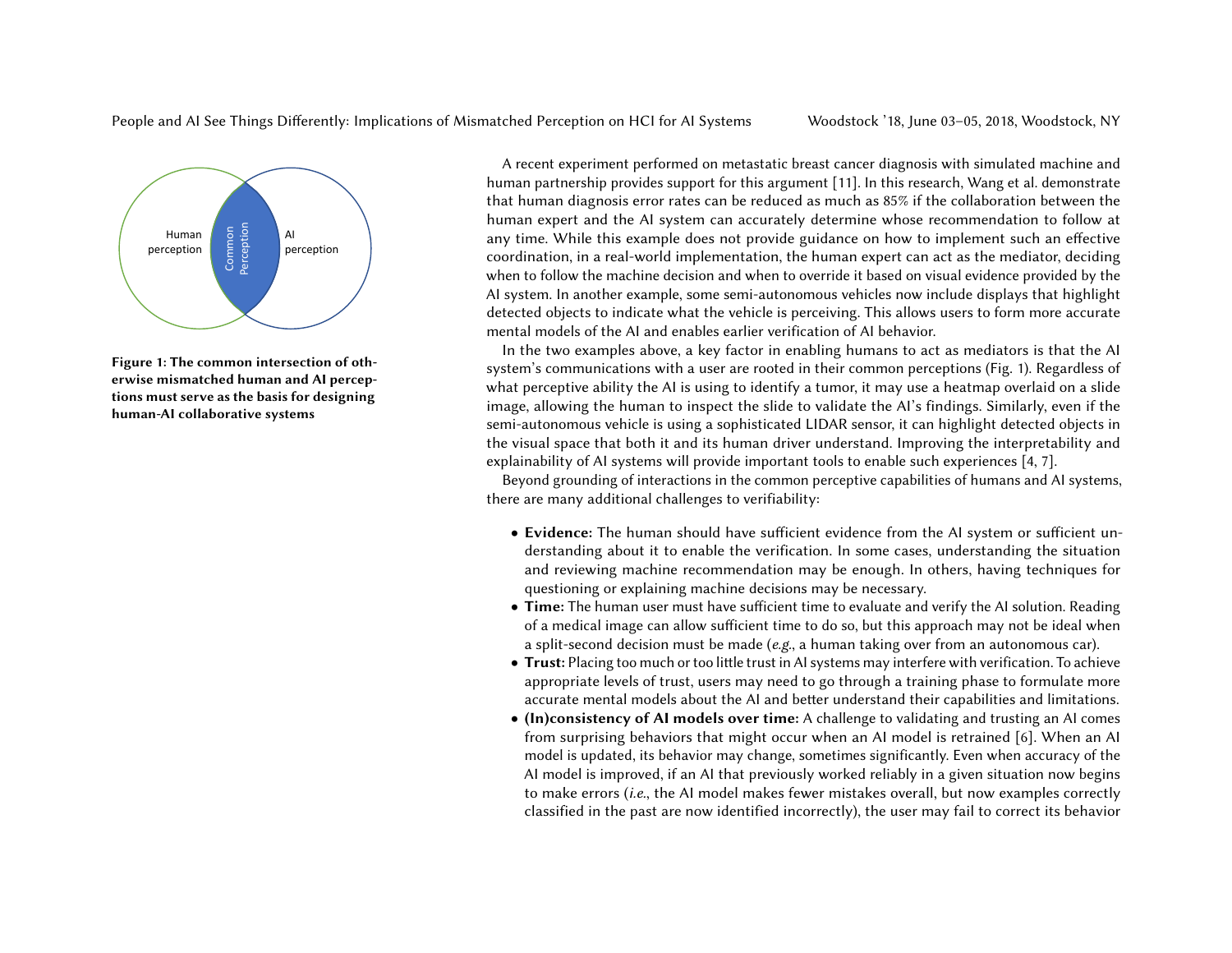in time, leading to worse end-to-end outcomes. Even if retrained AIs are strictly better than previous models (i.e., they make fewer mistakes and all examples correctly classified in the past are still identified correctly) users may have learned to distrust AIs in certain scenarios. The challenge then may lie in how to notify users of updates so they can anticipate changes and adjust their mental models accordingly.

• Subjectivity: In some domains, verification is inherently challenging. This is particularly true when decisions are subjective or correct decisions are not observable (e.g., judging the likelihood of crimes to allocate police resources or predicting criminal recidivism in courts).

## CALL TO HCI AND AI COMMUNITIES

Mismatched perceptions between human users and AI is a critical challenge in designing collaborative human-AI systems. At their extreme, such mismatches can result in dangerous and even fatal failures in human-AI collaborative systems. This shared perceptive capability must form the basis of communication and control between humans and AI systems. We propose the following two high-level HCI-AI Design Principles and a concrete research agenda for future progress:

Principle 1: The shared perceptive capabilities of humans and AI must ground the design of interactions between people and AI-driven systems.

Research agenda: Shared perceptive capabilities. We must characterize the effective shared perceptive capabilities of AI and humans, especially across different modalities (audio, image, video, AR/VAR, and text). We must investigate common, practical, and effective methods to map evidence and reasoning into this area of overlap. E.g., when an AI uses extra-human-sensory perception to identify an object, how can that evidence be effectively communicated back to the human?

Principle 2: When differences in human and AI perceptions lead to differing conclusions, the system should be designed for easy human verification of AI outputs.

Research agenda: Human verification of AI outputs through shared perception. We must study trade-offs and strategies for using shared perceptive capabilities and develop robust metaphors for AI reasoning that allow humans to generalize across systems. The way we should communicate evidence and control between humans and AI will vary by application domain, as the need for summarization, deep understanding, quick action, and the cost of error will all vary.  $E.g.,$  in some cases, we may need to trade off high-fidelity evidence to enable people to make quick decisions. To aid people working across many systems, we should identify reusable metaphors that standardize such communications and trade-offs so that people can be trained to understand AI better.

Beyond this specific agenda, we believe the intersection of human and AI perceptive capabilities should also serve as the basis for reasoning about people's trust in and consistency of AI models over